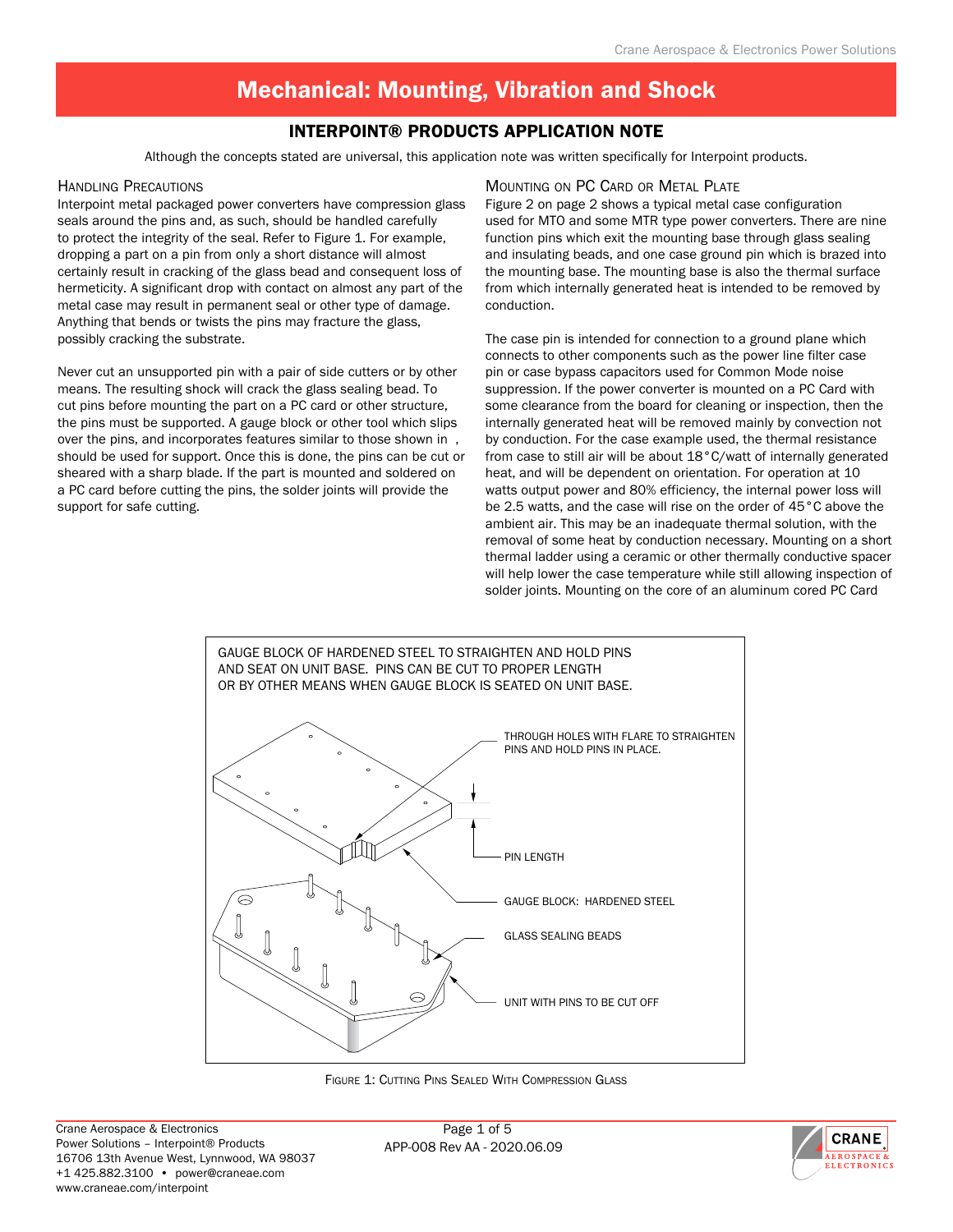### Interpoint® Products Application Note

or other metal structure with a thermal pad interface to fill air voids would be a better thermal solution. Painting the case a dull black will take advantage of radiation where convection is ineffective. See our "Thermal Management" application note for more detailed information.

Where vibration and/or shock of significance is a system requirement, some additional precautions might be considered. Use a flange mounted case, and if on a PC or aluminum cored board, mount it as close as possible to the support rails rather than toward the center of the board. This should improve the thermal situation also. Secure to the board with fasteners at the flanges or by other means. Devices which are secured by the pins only, and in particular those with the smaller 0.018 inch diameter pins, can be in danger of having the pins sheared off during vibration. The problem can be reduced by securing the device with epoxy or other means, or by using flying leads for stress relief rather than soldering directly to the PC card. Examples of vibration and shock conditions with comments on how they are tested follow.

#### Random Vibration

Interpoint power converters are rugged devices which will withstand high levels of vibration and shock, provided the structure to which they are mounted is free of resonances having significant Q's. A high Q indicates a lack of damping, and Q's of 1 or less are desirable,

but often hard to realize. Random Vibration is characteristic of real world conditions and is a situation where all frequencies within the vibration bandwidth have an equal probability of being present at any one time, hence the term "Random" to describe the vibration spectrum.

The random test spectrum is generated from a clipped white noise generator which is followed by a group of band shaping filters and conditioning circuits feeding into a power amplifier which provides the electrical input to the shaker pot armature. A typical vibration spectrum is shown in Figure 3 on page 3. Here the vertical axis, power spectral density, has units of  $G^2/Hz$ . The horizontal axis is Log Frequency, and has units of Hz. The RMS G level of the Random Spectrum over a given bandwidth is found from the square root of the area under the vibration curve over the given bandwidth. For example, the flat spectrum of Figure 4 on page 4 having a power spectral density (PSD) of 0.5  $G^2/Hz$  over the bandwidth of 20 to 2000 Hz, has an RMS level of 31.5  $G<sub>RMS</sub>$ . This vibration spectrum and level are within what is possible with Interpoint power converters provided the mounting means is free of significant resonances.



Figure 2: Mounting Power Converter To PC Card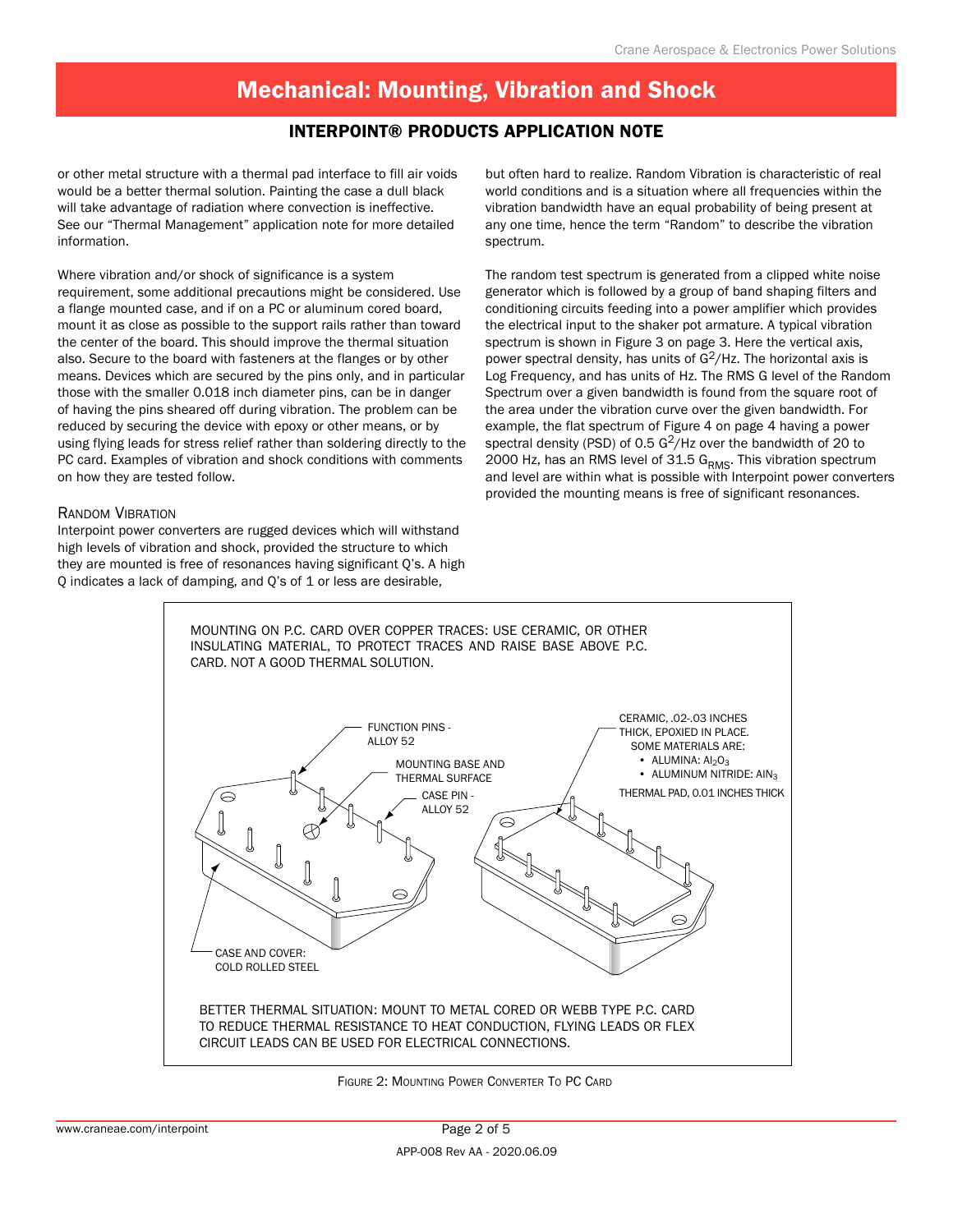

### Interpoint® Products Application Note

Figure 3: Typical Random Vibration Profile

Products are not screen for vibration except on a special order basis. We do however run qualification tests on new parts and, when vibration is included, we make sure that a resonance free mounting means is used. A resonance free means is achieved with an aluminum block, securely mounted to the shaker head, with cavities into which the power converters are inserted and then potted with wax. The vibration test may be run with or without power applied to the test samples.

Products are screened to 500 G or 5000 G, depending on the screening level. This is a static test done by centrifuging, and not in any way related to vibration.

#### Sinusoidal Vibration

Sinusoidal vibration involves one discrete frequency at a time, with the frequency swept back and forth over the defined bandwidth at a predetermined rate. The test vibration is generated by a sine wave sweep generator which drives a power amplifier supplying the electrical signal for the shaker pot armature. Testing for susceptibility to sinusoidal vibration usually involves dwelling at

frequencies where structural resonances are discovered. This is a more severe test than Random Vibration where the RMS levels are the same. Figure 5 on page 4 is taken from MIL-STD-202 and shows examples of different conditions of sinusoidal vibration. The graph has P-P, Double Amplitude, displacement on the vertical axis plotted against Log Frequency on the horizontal axis. The sloping straight lines are of constant acceleration (conditions A through H) and all revert to a horizontal line representing a constant P-P displacement of 0.06 inches at lower frequencies of 60 to 200 Hz, depending on condition. The constant displacement vibration mode at low frequencies is due to the shaker pot armature being displacement limited.

#### **SHOCK**

Examples of shock conditions which Interpoint power converters are capable of surviving are shown in Figure 6 on page 5. Survival assumes a resonance free mounting means. For shock levels higher than those shown in the example, repeated applications may cause cracking in magnetic components, followed by power train electrical failures. Other mechanical type failures may also occur.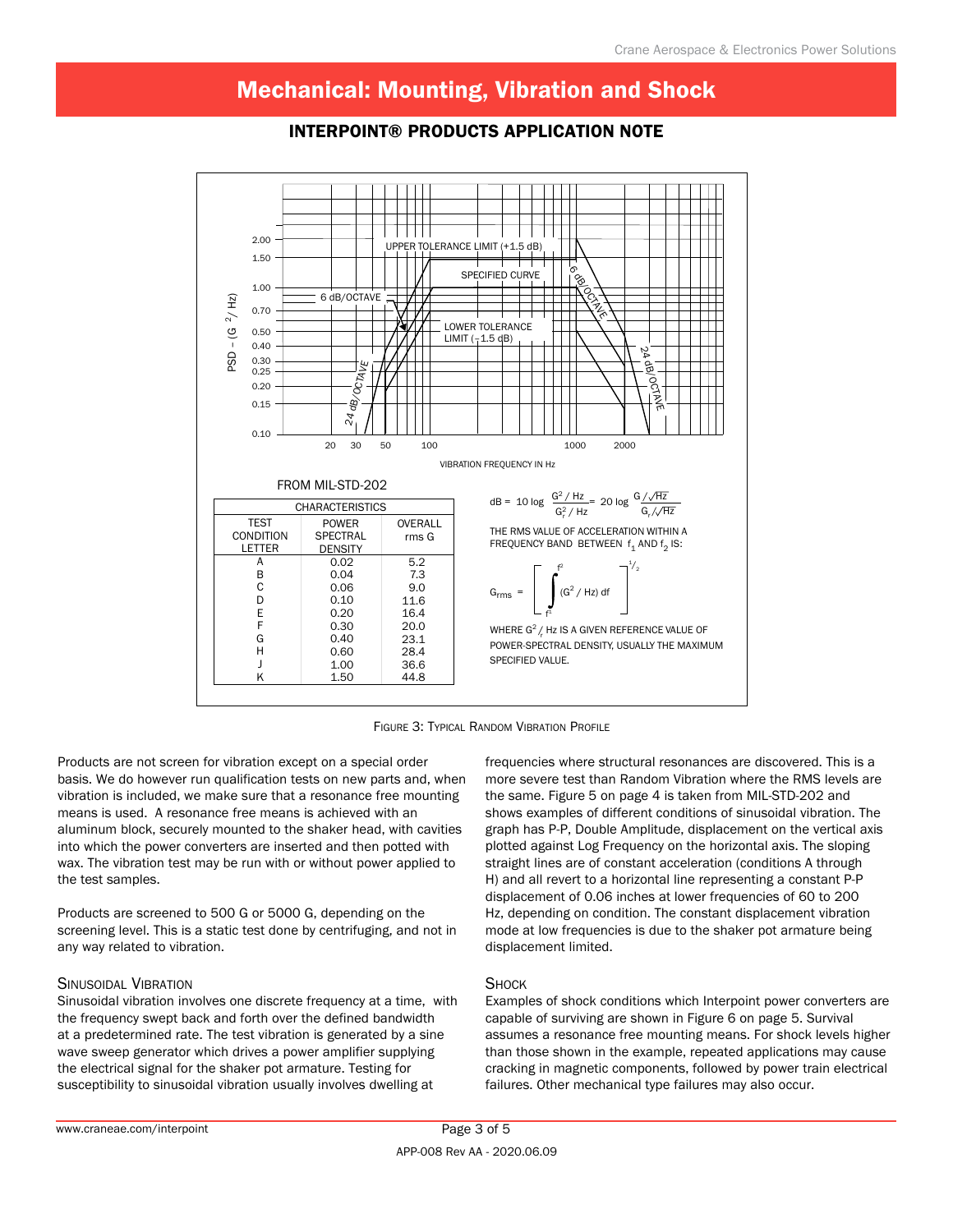### Interpoint® Products Application Note



Figure 4: Random Vibration - Flat Spectrum



Figure 5: Sine Vibration